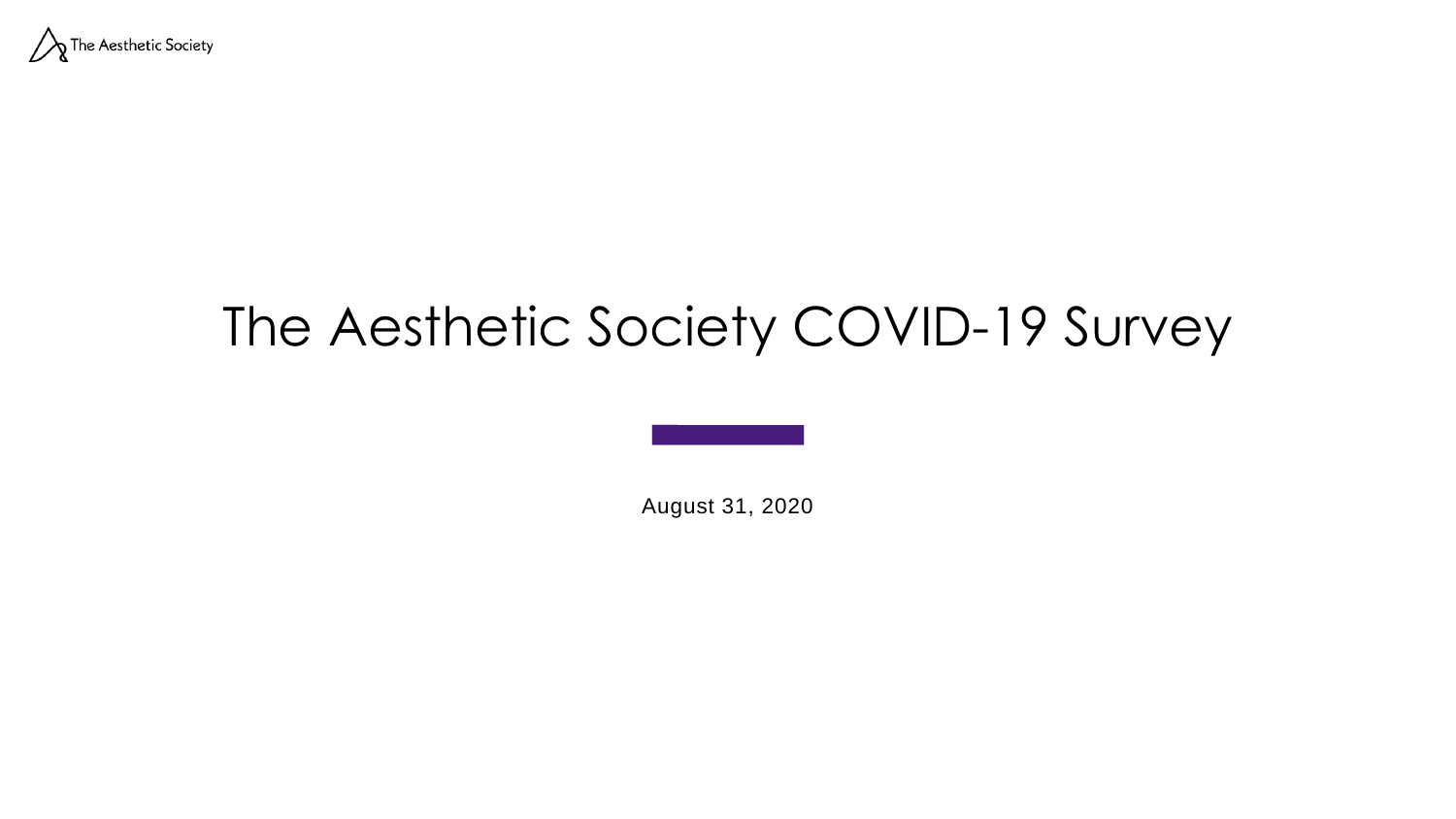

## Survey Insights





#### Completion rate: 79%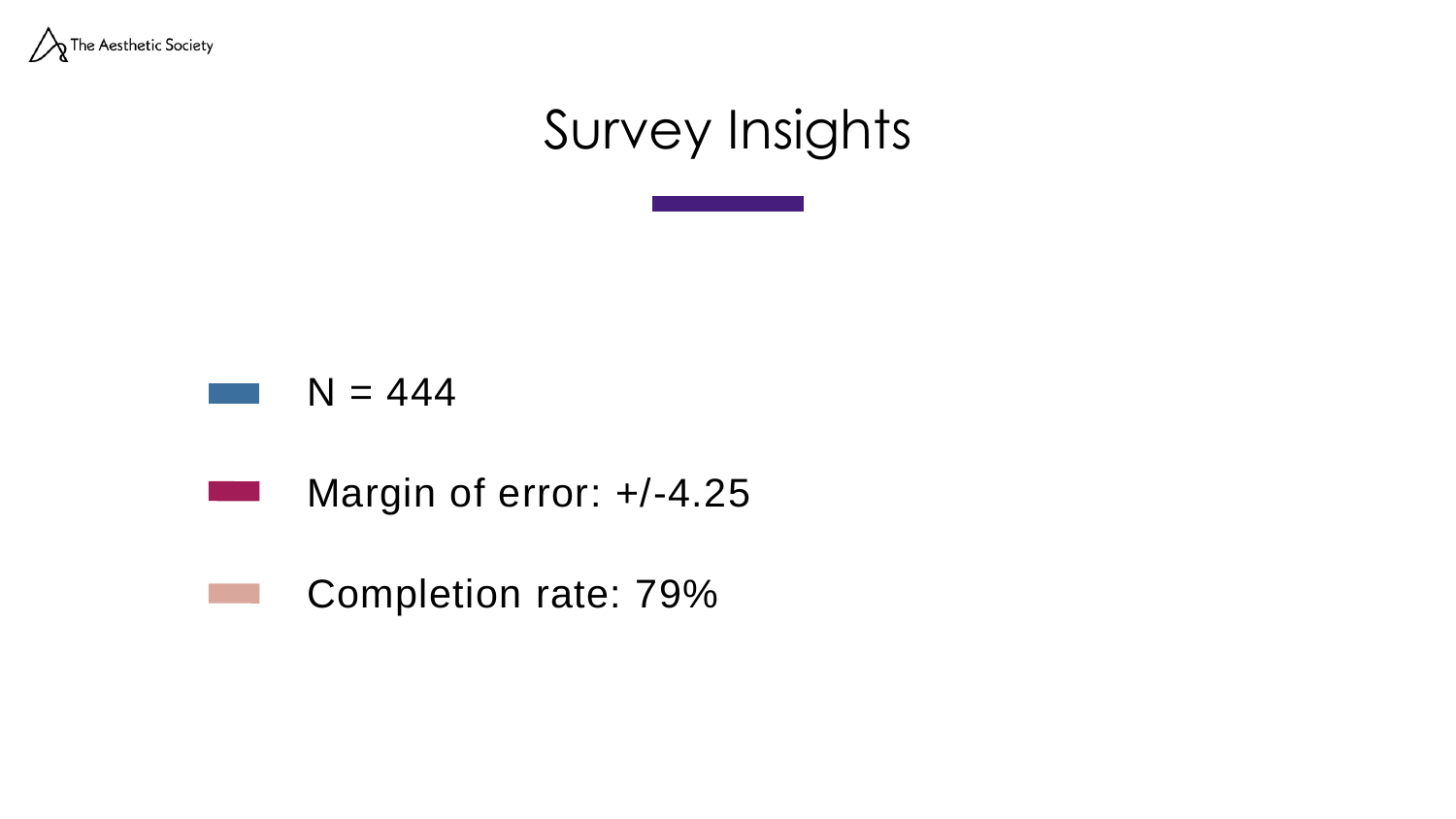

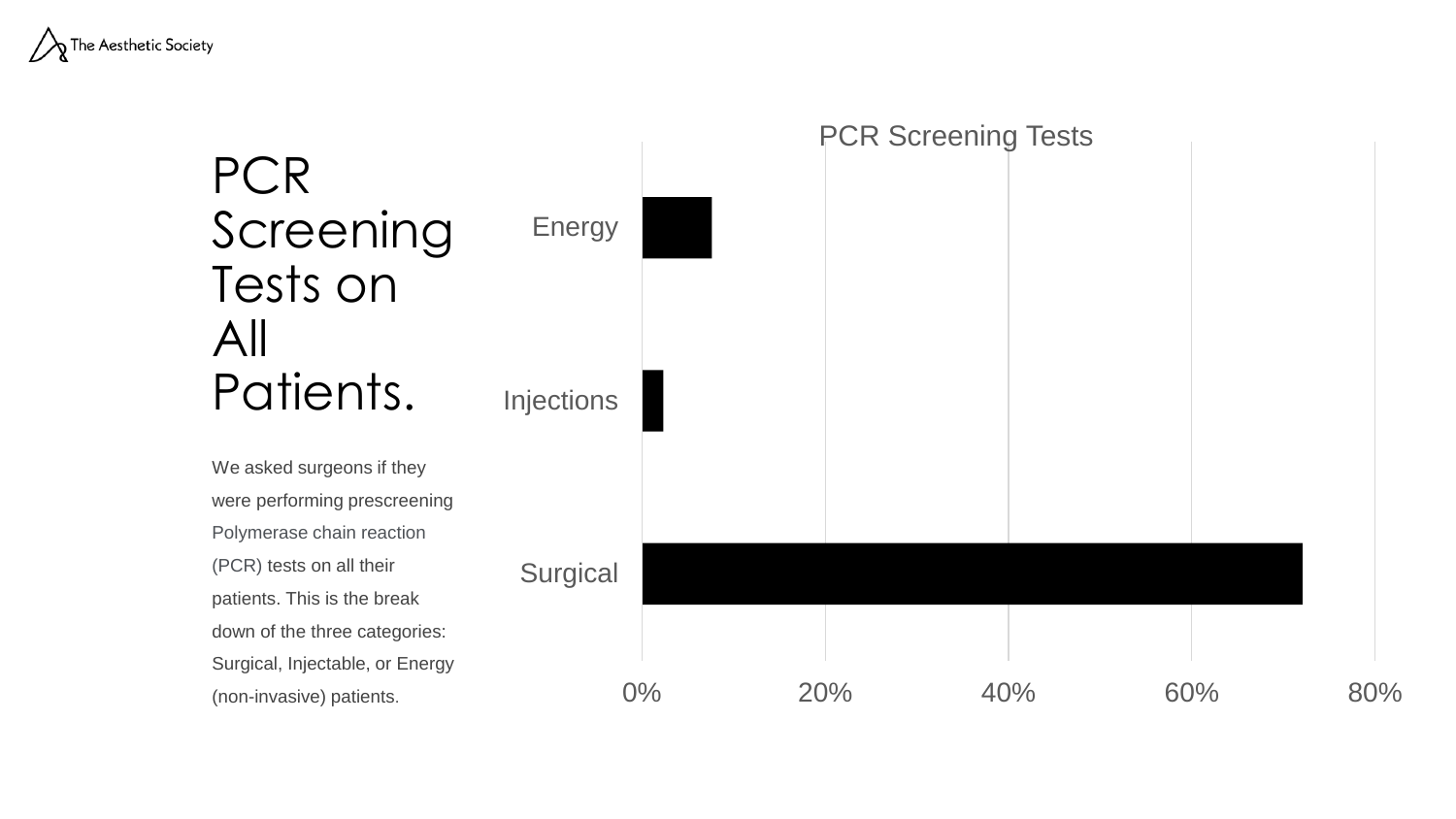

### Nationwide Statistics.

THESE REPRESENT ACTUAL NUMBERS REPORTED BY OUR SURGEONS

We asked surgeons about the total amount of Surgical procedures, SARS-CoV-2 PCR tests performed on that population, and the preoperative positive results.



Surgical Procedures

Since re-opening, the number of surgical procedures performed.

SARS-CoV-2 Tests

The amount of PCR tests given to surgical patients preoperatively.

Positive SARS-CoV-2 Tests

The total of positive tests from preoperative surgical patients. This represents a **1.16%** positivity rate.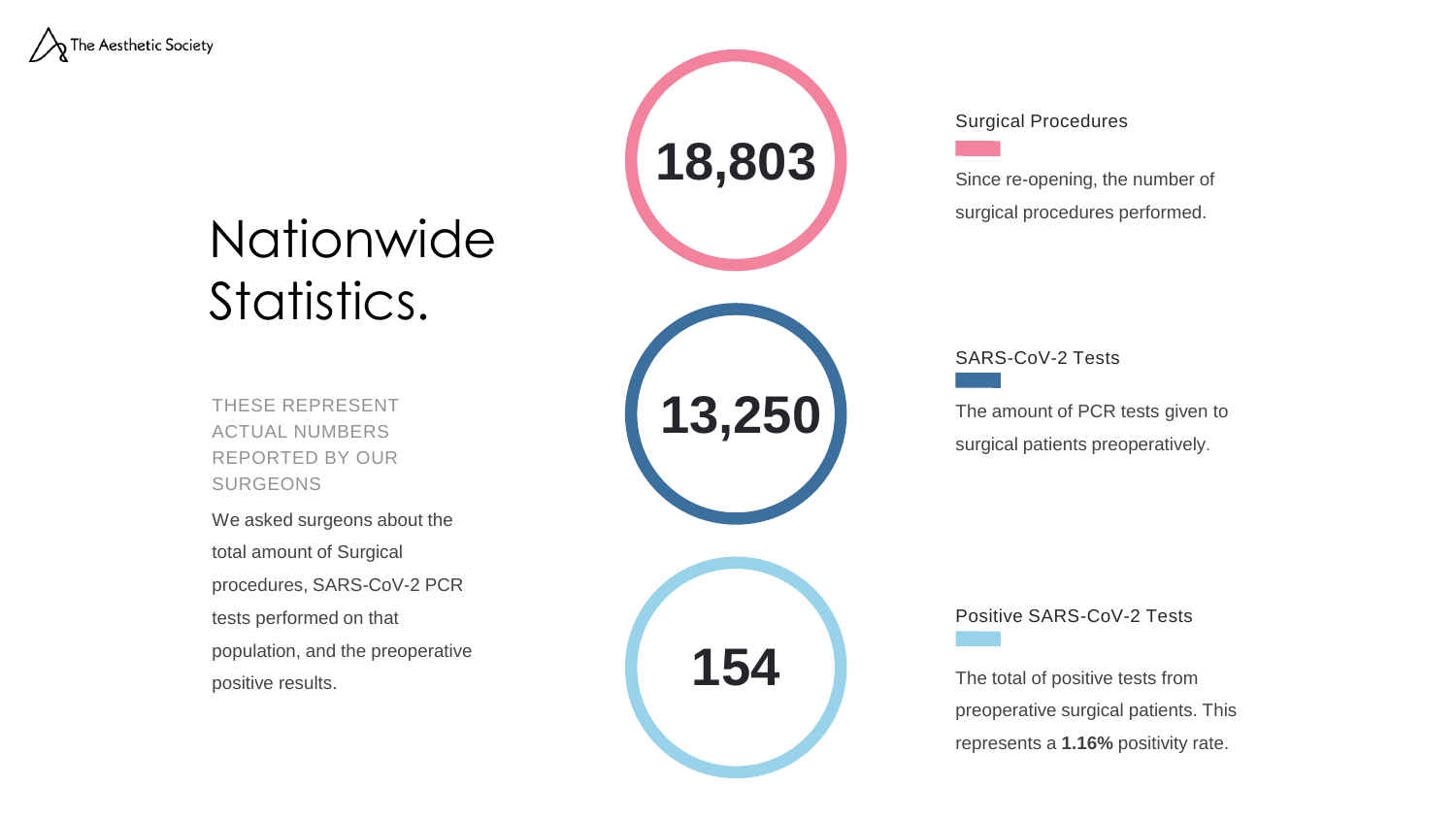

## Postop **Positive** Cases.

#### SAFETY AFTER SURGERY

Our surgeons reported only 32 postop SARS-CoV-2 positive tests after a patient tested negative preop. Only 2 hospitalizations were reported due to COVID-19 and 0 deaths were reported.



Positive SARS-CoV-2 Tests

Percentage of patients testing positive postoperatively.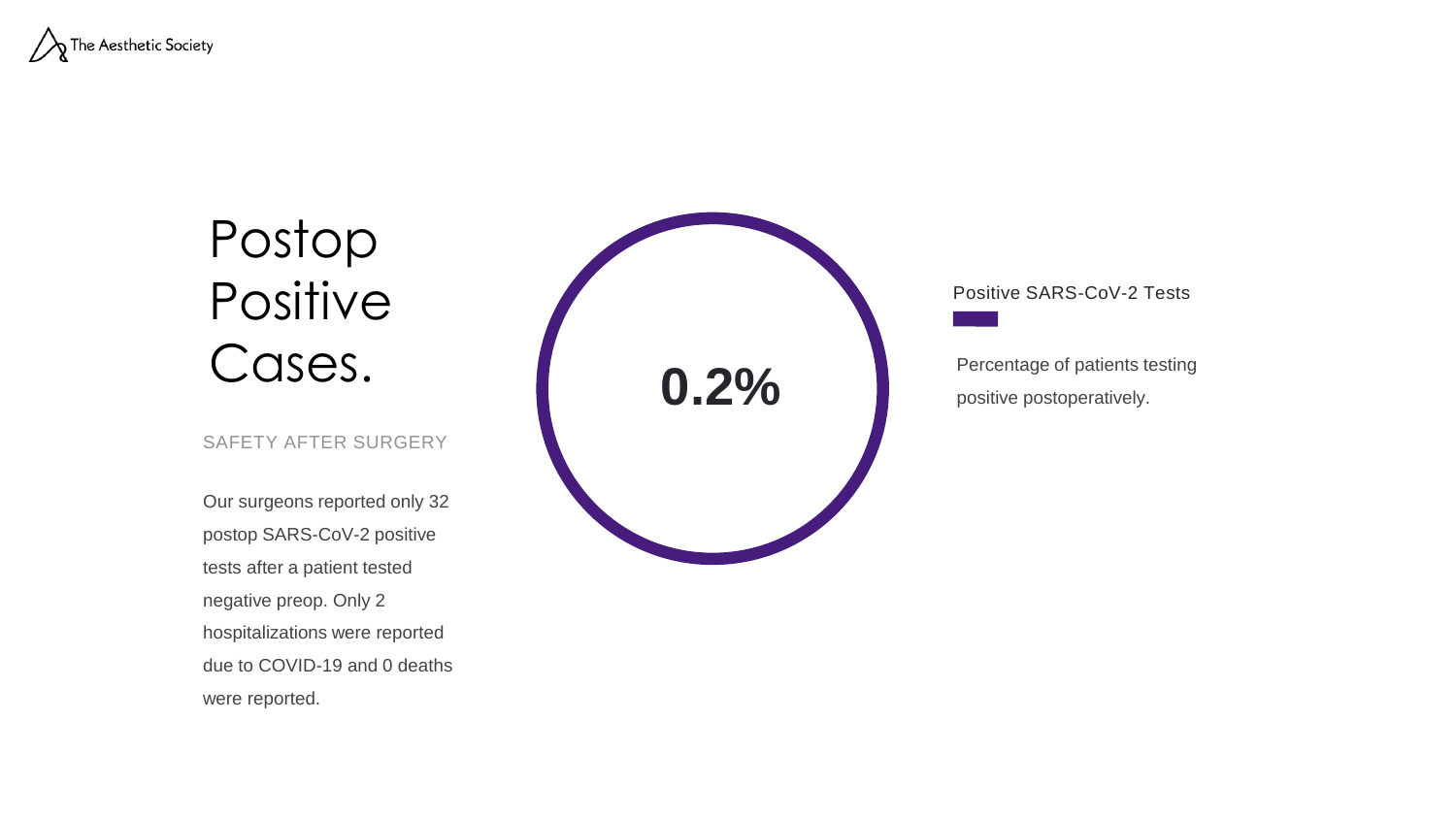

### **Staff** Safety.

WE FOCUSED ON STAFF **SAFETY** 

Using the protocols set in place by our COVID-19 Safety Task Force and following local and state guidelines, our surgeons successfully kept prevalence at the workplace below community spread.



#### • **Total Employees**

Respondents reported having **4,185** total employees, including themselves, other physicians, and all other staff.

• **SARS-CoV-2 Positive Tests** The sample reported only 105

total positive tests. This was **2.5%** positivity rate.

• **Staff Exposure**

Only **14** cases came from inoffice exposure. The vast majority of positive cases came from community spread and when cases were detected in office, protocols were followed to stop any possible outbreaks in offices.

• **Prevalence Among Staff** Positive SARS-CoV-2 employees made up **0.3%** of all employees.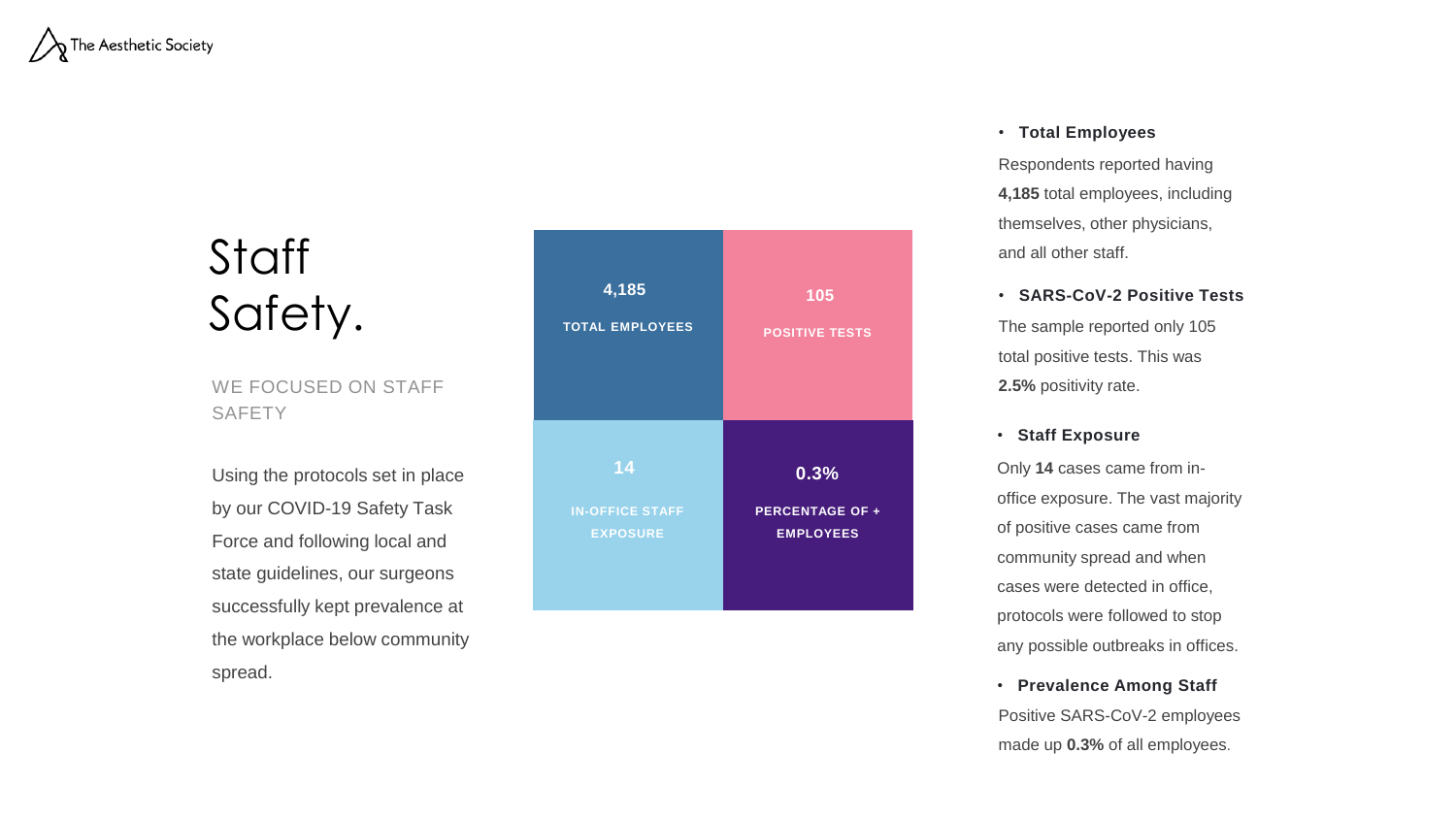

# Snapshot from larger populations.

DEEPER LOOK AT U.S. HOTSPOTS

The four largest states made up 44% of all surgical procedures in the sample and recorded 46% of all preoperative PCR tests.

|            | <b>Surgeries</b> | Preop PCR<br><b>Tests</b> | Preop + Tests | Postop +<br><b>Tests</b> |
|------------|------------------|---------------------------|---------------|--------------------------|
| California | 2198             | 1916                      | $12(0.6\%)$   | $10(0.5\%)$              |
| Florida    | 2867             | 1958                      | 32(2.3%)      | $7(0.4\%)$               |
| New York   | 931              | 406                       | 3(0.7%)       | $7(0.4\%)$               |
| Texas      | 2184             | 1359                      | 26 (1.2%)     | $4(0.3\%)$               |



#### **Hotspots at a Glance**

These four states made up 53% of all preop+ tests nationwide.